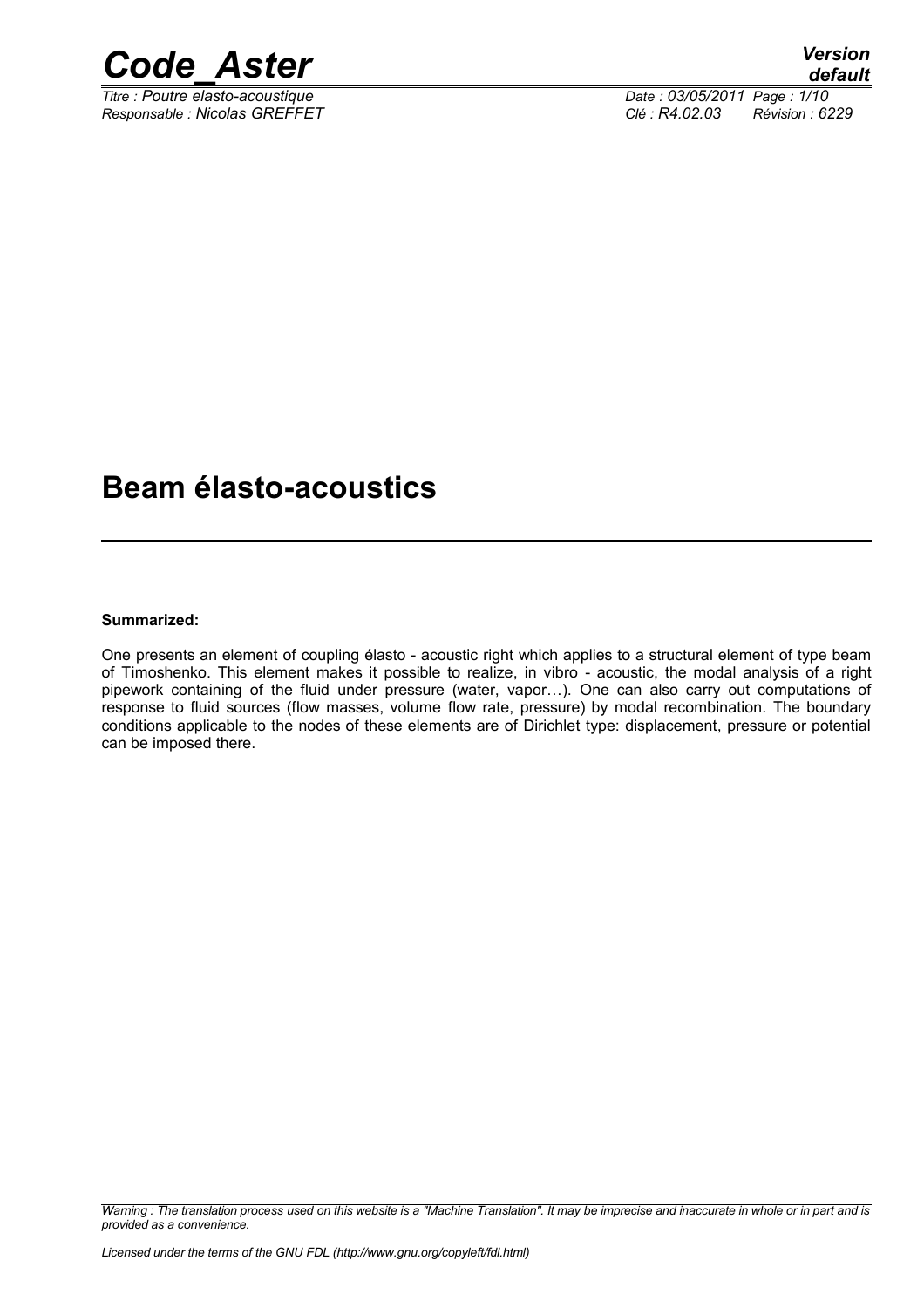

*Titre : Poutre elasto-acoustique Date : 03/05/2014 Date : 03/05/2014 Date : 03/05/2014 Page : 03/05/2014 Page : 03/05/2014 Page : 03/05/2014 Page : 03/05/2014 Page : 03/05/2014 Page : 02.03 Responsable : Nicolas GREFFET Clé : R4.02.03 Révision : 6229*

# **Contents**

| 6.3.2.4 Functional calculus of the system coupled in the case of pipework 7.3.3 |  |
|---------------------------------------------------------------------------------|--|
|                                                                                 |  |
|                                                                                 |  |
|                                                                                 |  |
|                                                                                 |  |

*Warning : The translation process used on this website is a "Machine Translation". It may be imprecise and inaccurate in whole or in part and is provided as a convenience.*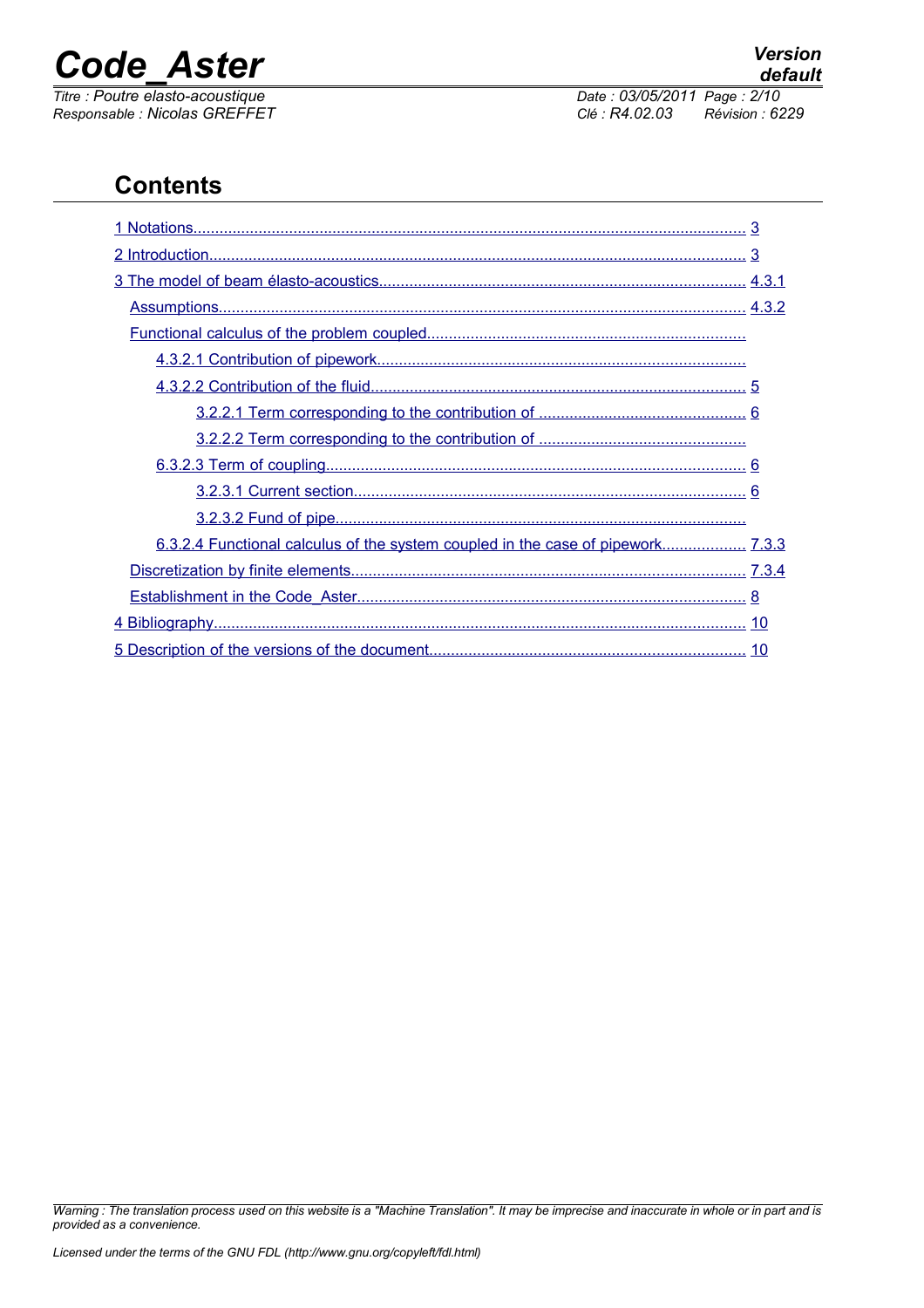*Titre : Poutre elasto-acoustique Date : 03/05/2011 Page : 3/10 Responsable : Nicolas GREFFET Clé : R4.02.03 Révision : 6229*

## **1 Notations**

<span id="page-2-0"></span>

| $\boldsymbol{P}$ |   | instantaneous stagnation pressure in a point of the<br>fluid |  |  |
|------------------|---|--------------------------------------------------------------|--|--|
| $\boldsymbol{p}$ |   | pressure realised on a cross-section                         |  |  |
| $\tilde{p}$      | ÷ | fluctuating pressure                                         |  |  |
| $\mathbf{u}$     |   | displacement of structure                                    |  |  |
| Ф                |   | potential of displacements of the fluid                      |  |  |
| $\rho_0$         |   | density of the acoustic fluid                                |  |  |
| $\rho_{s}$       |   | density of structure                                         |  |  |
| $\omega$ , $f$   |   | pulsation, frequency                                         |  |  |
| $\mathcal{C}$    |   | speed of sound in the fluid                                  |  |  |
| $\lambda, k$     |   | wave length, wave number                                     |  |  |
| $\boldsymbol{S}$ |   | tensor of the stresses of structure                          |  |  |
| ε                |   | tensor of the structural deformations                        |  |  |
| dV               |   | volume element                                               |  |  |
| dA               |   | surface element                                              |  |  |
| Σ                |   | surface interaction between the pipework and the<br>fluid    |  |  |
| $S_f$            |   | cross-section of the fluid                                   |  |  |
| $S_{s}$          | ÷ | cross-section of the pipework                                |  |  |

## **2 Introduction**

<span id="page-2-1"></span>In order to be able to carry out computations of dynamic response of structures filled with fluid to fluids, elements of fluid-structure coupling 3D were developed in *Code\_Aster* (cf [bib2]).

These voluminal elements have the advantage of allowing a fine description of structure into cubes particular places like, for example, connection between a principal pipework and a bypass of instrumentation. On the other hand, their systematic use for the analysis of ramified and complex networks would lead to costs of modelization (realization of mesh) and of computation prohibitory.

For this reason, and in order to facilitate simplified studies of dynamic behavior of pipework, one developed a beam element right élasto-acoustics allowing to realize, with lower costs of computation and labor, of computations of overall behavior of the right parts of the pipework in low frequency.

One finds hereafter a presentation of the finite elements of pipework of type acoustic beam élasto -. The vibratory behavior of the networks of pipework is conditioned by the flow of the fluid which traverses them.

*Warning : The translation process used on this website is a "Machine Translation". It may be imprecise and inaccurate in whole or in part and is provided as a convenience.*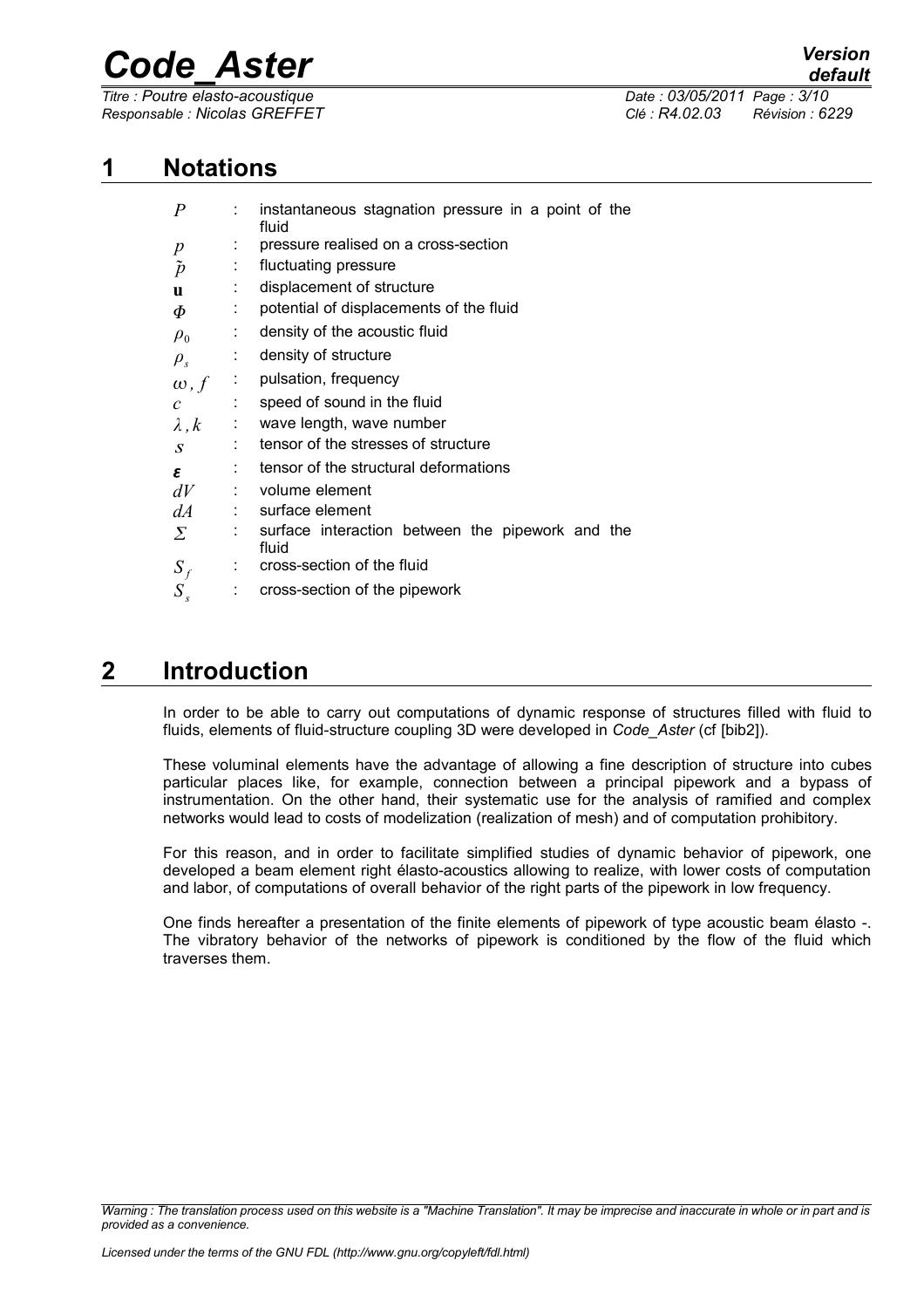*Titre : Poutre elasto-acoustique Date : 03/05/2011 Page : 4/10 Responsable : Nicolas GREFFET Clé : R4.02.03 Révision : 6229*

## <span id="page-3-3"></span>**3 The model of beam élasto-acoustics**

### **3.1 Assumptions**

<span id="page-3-2"></span>One studies low frequency vibrations of a pipework elastic, linear homogeneous and isotropic coupled to a compressible fluid.

The effects due to viscosity and flow of the fluid are neglected.

The pipework are lengthened bodies. Indeed, their transverse dimensions are much lower than their length: *D*≪*L* , and the thickness is such as one can neglect the modes of swelling and ovalization of the pipe. One can use a model of beam.

Low frequency the acoustic wave lengths associated with the studied problems are large compared to transverse and small dimensions compared to the longitudinal dimension of the circuit:  $\omega L/c > 1$ and  $\omega$ ,  $D/c \ll 1$ . Compressibility acts indeed mainly on longitudinal displacements. Transversely, it is considered that the fluid moves like an indeformable solid, i.e. it acts like an added mass. The pressure in a cross-section of the pipe being then constant, one says that the acoustic wave is plane.

## **3.2 Functional calculus of the coupled problem**

<span id="page-3-1"></span>One can write the variational formulation of the problem of the pipework filled of fluid starting from the balance equations and behavior of the fluid and the pipe as well as boundary conditions. From the general functional calculus of the three-dimensional coupled problem ([bib1], [bib2]), one can write the functional calculus applied to the typical case of the beams.

The variational formulation of the problem 3D amounts minimizing the functional calculus:

$$
F(u, p, \Phi) = \frac{1}{2} \Biggl[ \int_{\Omega_s} \Biggl[ \sigma(u) : \varepsilon(u) - \rho_s \omega^2 u^2 \Biggr] dV + \int_{\Omega_f} \Biggl[ \frac{P^2}{\rho_0 c^2} \Biggl( \frac{2P \Phi}{\rho_0 c^2} - \Biggl( \text{grad } \Phi \Biggr)^2 \Biggr) \Biggr] dV \Biggr] - \rho_0 w^2 \int_S \Phi \mathbf{u} . \mathbf{n} \, dA
$$

with:

*<i>s* , the field of structure

 $\Omega$  f, the field of the fluid

 $\Sigma$ , the fluid surface of interaction - structure.

### **3.2.1 Contribution of the pipework**

<span id="page-3-0"></span>The model of beam used is that of Timoshenko with shear deformations and inertia of rotation of the cross section. It corresponds to the modelization POU D T of which it takes again elementary computations. One does not take into account the effects of ovalization [bib3].

The terms associated with the pipework in the variational formulation are written then:

$$
\int_{L} [\sigma(u) : \varepsilon(u) - \rho_s \omega^2 u^2] S_s ds
$$

with:  $L$  , the average fiber of the pipework and  $|S_{s}|$ , the section of the pipework to the X-coordinate *s* (cf [Figure 3.2.1-a]).

*Warning : The translation process used on this website is a "Machine Translation". It may be imprecise and inaccurate in whole or in part and is provided as a convenience.*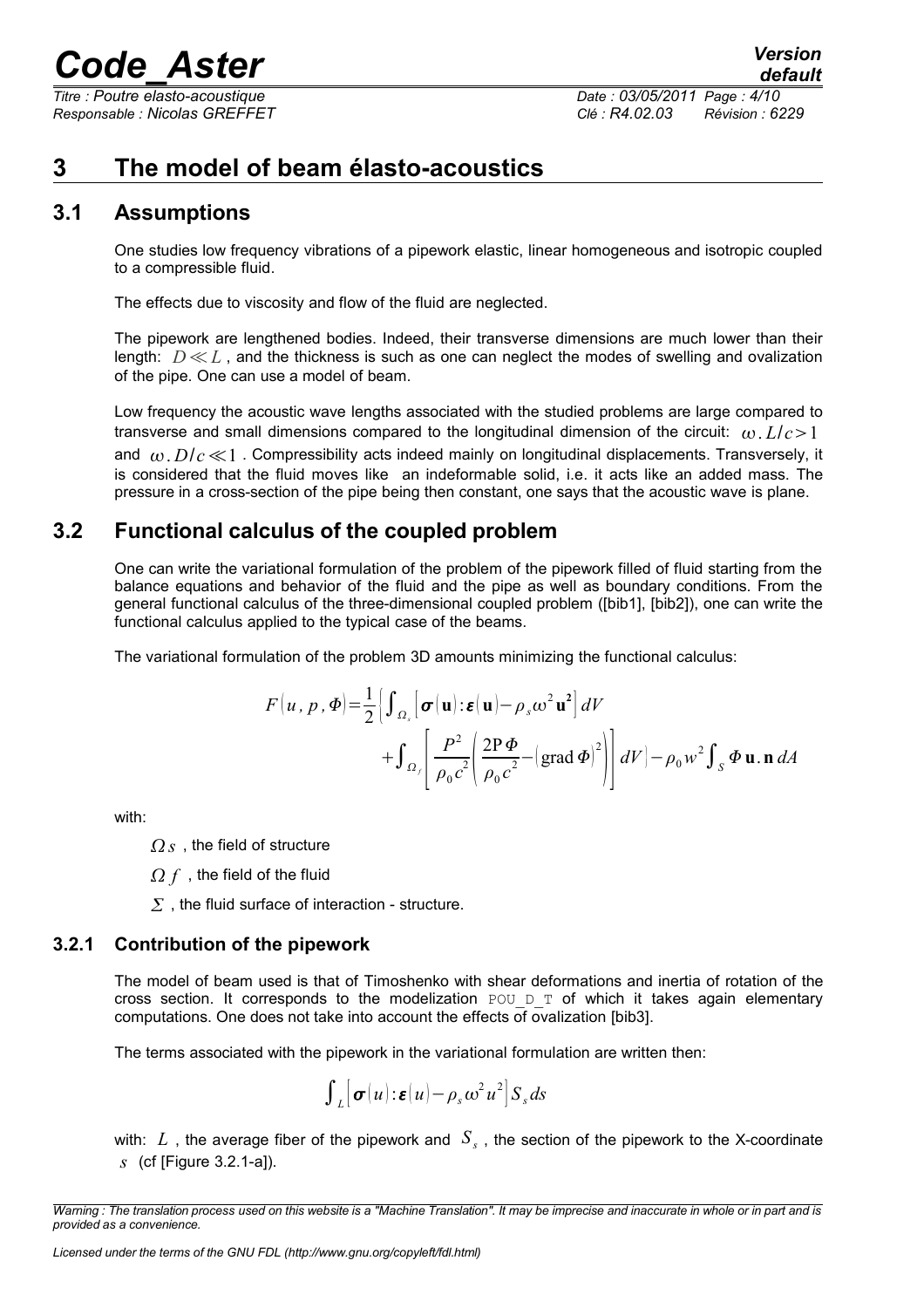*Titre : Poutre elasto-acoustique Date : 03/05/2011 Page : 5/10 Responsable : Nicolas GREFFET Clé : R4.02.03 Révision : 6229*



**Appear 3.2.1-a: geometry of the pipework**

### **3.2.2 Contribution of the fluid**

<span id="page-4-0"></span>In this paragraph, one is interested only in the fluid part of the functional calculus, i.e., term of coupling put except for, at the end which is written in 3D:

$$
\int_{\Omega_f} \left[ \frac{P^2}{\rho_0 c^2} - \rho_0 \omega^2 \left( \frac{2P \Phi}{\rho_0 c^2} - (\text{grad } \Phi)^2 \right) \right] dV
$$
 eq 3.2.2-1

One supposes that the pressure breaks up into two terms:

$$
P(M(s), t) = p(s, t) + \tilde{p}(M(s), t)
$$

where *p* is the value realised on a cross-section of the pressure:

$$
p(s,t) = \frac{1}{S_f(s)} \int_{S_f(s)} P(M(s),t) dM
$$

and  $\tilde{p}$  is a term of fluctuating pressure which corresponds to the modal contribution transverses.

According to the assumptions of the paragraph [§1], *p* checks the equation 1-D of Helmholtz and  $\tilde{p}$  the equation of Laplace (incompressible). The integral [éq 3.2.2-1] thus breaks up into two terms.

*Warning : The translation process used on this website is a "Machine Translation". It may be imprecise and inaccurate in whole or in part and is provided as a convenience.*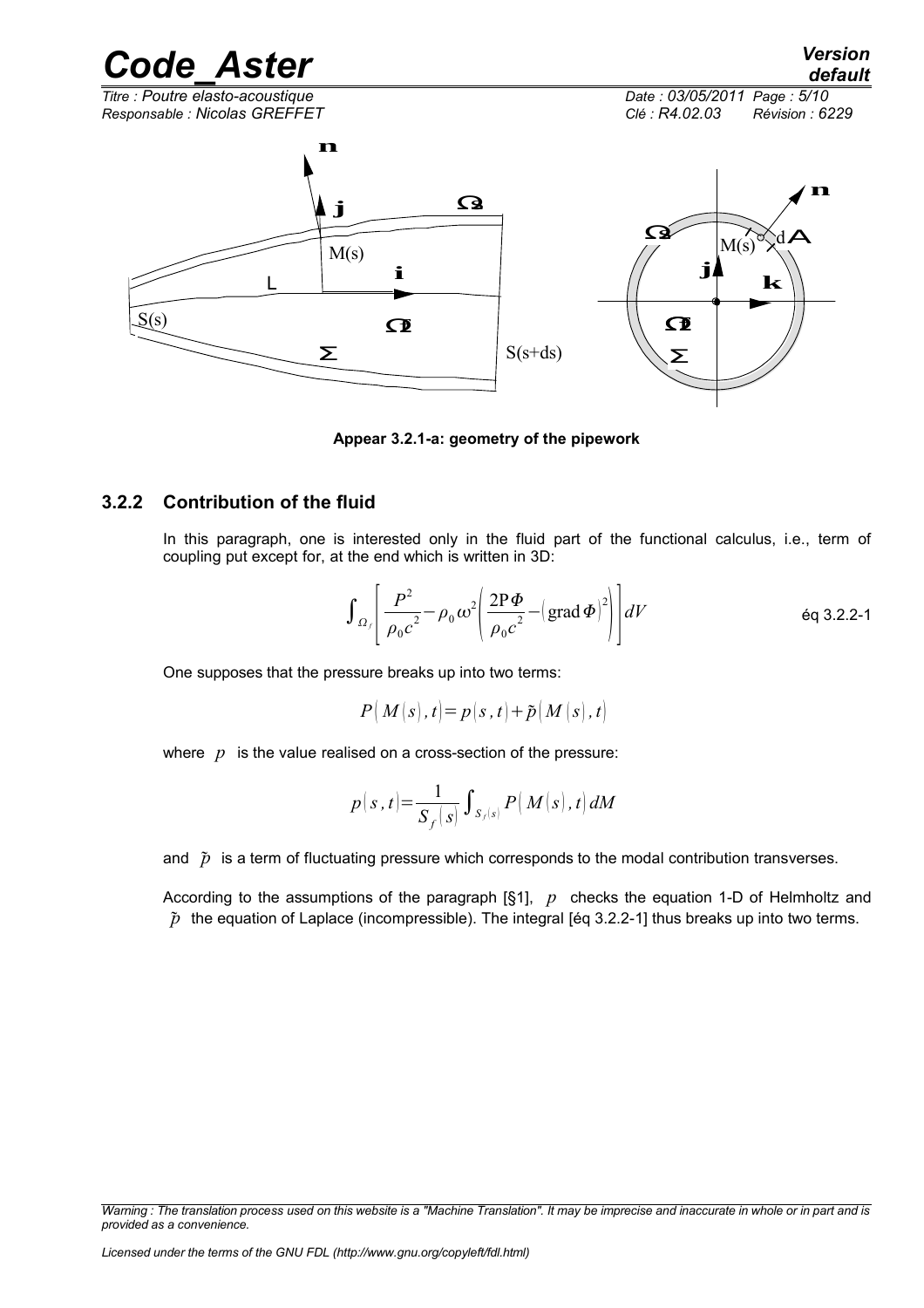*Titre : Poutre elasto-acoustique Date : 03/05/2011 Page : 6/10 Responsable : Nicolas GREFFET Clé : R4.02.03 Révision : 6229*

#### **3.2.2.1 Term corresponding to the contribution of** *p*

<span id="page-5-4"></span>In motions perpendicular to the axis of the pipe, one considers that the fluid intervenes only by its added mass [bib4], the term related to  $\tilde{p}$  is thus a term of inertia:

$$
\int_L \rho_0 \omega^2 |{\bf u}_t|^2 S_f ds
$$

<span id="page-5-3"></span> $\mathbf{u}_t$  being transverse components of the vector displacement of structure and  $|S_f|$  the section of the fluid to the X-coordinate *s* .

#### **3.2.2.2 Term corresponding to the contribution of** *p*

$$
\int_{L}\left[\frac{P^{2}}{\rho_{0}c^{2}}-\rho\theta\omega^{2}\left(\frac{2P\Phi}{\rho_{0}c^{2}}-\left(\frac{\partial\Phi}{\partial s}\right)^{2}\right)\right]S_{f}ds
$$

#### <span id="page-5-2"></span>**3.2.3 Term of coupling**

#### **3.2.3.1 Current section**

<span id="page-5-1"></span>According to the references [bib4] and [bib5], one shows that the term of coupling *C* :

$$
C = -\int_{S} \rho_0 \Phi \mathbf{u} \cdot \mathbf{n} \, dA = \int_{L} -\frac{\rho_0 \Phi}{R} \mathbf{u} \cdot \mathbf{j} \, S_f \, ds + \int_{L} \rho_0 \Phi \mathbf{u} \cdot \mathbf{i} \, \frac{dS_f}{ds} \, ds
$$

The balance equations of structure and the equation of propagation the plane waves (Helmholtz) in the fluid are thus coupled with the level of the bent parts and the right parts where there is a change of section of the pipework. In the case of a pipe with constant cross-section:

$$
R \to \infty
$$
 and  $\frac{dS_f}{ds} = 0$  There  $C = 0$ 

formulates is thus no coupling between motions of beam of structure and the longitudinal displacements of the fluid in the right parts of the circuit. In this case, the fluid is characterized only by its added mass related to transverse displacements.

#### <span id="page-5-0"></span>**3.2.3.2 Of pipe**



a bottom of pipe Fund In the case of, one notes  $\sum t = \sum +S$ <sub>f</sub>, the entire surface of interaction between the fluid and the pipework.

In the case of a right pipework with closed constant section, the term of coupling *C* is worth then:

$$
C = \int_{S+S_f} \rho_0 \Phi \mathbf{u} \cdot \mathbf{n} dA = \int_{S_f} \rho_0 \Phi \mathbf{u} \cdot \mathbf{n} dA
$$

*Warning : The translation process used on this website is a "Machine Translation". It may be imprecise and inaccurate in whole or in part and is provided as a convenience.*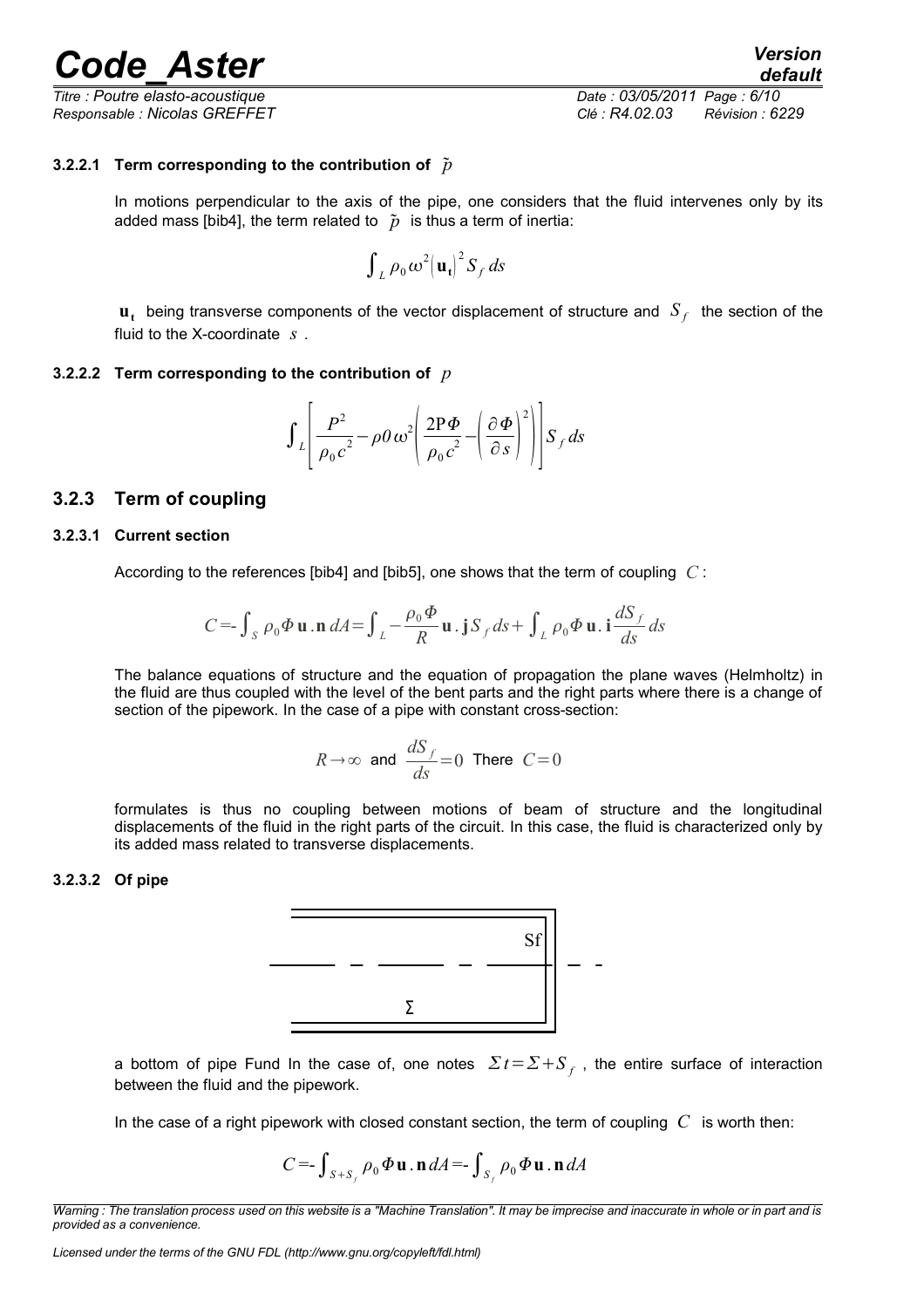*Responsable : Nicolas GREFFET Clé : R4.02.03 Révision : 6229*

*Titre : Poutre elasto-acoustique Date : 03/05/2011 Page : 7/10*

It is the basic effect.

This term is added at the end of coupling of a current section. Thus, a free node which carries out a condition of null flow through the section [bib6] carries out an acoustic basic condition. Indeed, an incidental plane wave is completely considered on the bottom: the acoustic pressure in the conduit obeys the equation of Helmoltz with normal gradient of pressure no one (fluid displacements and solid being null).

$$
\begin{cases}\n\frac{\partial^2 p}{\partial x^2} + k^2 p = 0 \\
\frac{\partial p}{\partial x} \Big|_{S_f} = 0\n\end{cases}
$$

One seeks the solution in the form:  $p = A\cos(\omega t - kx) + B\cos(\omega t + kx)$ 

i.e. in the form of a linear combination of one wave acoustic plane incidental and one wave considered.

The condition of null gradient on the bottom, checked for all times, imposes:

*A*=*B*

<span id="page-6-1"></span>The considered wave is thus "equal" to the incident wave (coefficient of reflection equal to the unit).

#### **3.2.4 Functional calculus of the system coupled in the case of the pipework**

In the typical case which we treat of a not bent pipework, with constant section, the functional calculus of the coupled problem is thus written in the following form:

$$
F(u, p, \Phi) = \frac{1}{2} \Biggl\{ \int_L \sigma(u) : \varepsilon(u) S_s ds - \omega^2 \int_L \Biggl[ \rho_s S_s u^2 + \rho_0 S_f (u_t)^2 \Biggr] ds
$$
  
+ 
$$
\int_L \Biggl[ \frac{P^2}{\rho_0 c^2} - \rho_0 \omega^2 \Biggl( \frac{2P \Phi}{\rho_0 c^2} - \Biggl( \frac{\partial \Phi}{\partial \sigma} \Biggr)^2 \Biggr) \Biggr] S_f ds \Biggr\} - \omega^2 \int_{S_f} \rho_0 \Phi \mathbf{u} \cdot \mathbf{n} dA
$$

### **3.3 Discretization by finite elements**

<span id="page-6-0"></span>the sought  $\{u, p, \Phi\}$  solution minimizes the functional calculus F. The approximation by finite elements of the complete problem leads then to the symmetric system:

$$
\begin{bmatrix}\n\mathbf{K} & 0 & 0 \\
0 & \frac{\mathbf{K}_{\mathbf{f}}}{\rho_0.c^2} & 0 \\
0 & 0 & 0\n\end{bmatrix}\n\begin{bmatrix}\n\mathbf{u} \\
p \\
\varphi\n\end{bmatrix} - \omega^2\n\begin{bmatrix}\n\mathbf{M} + \mathbf{M}_{\mathbf{f}} & 0 & \mathbf{M}_{\mathbf{z}} \\
0 & 0 & \frac{\mathbf{M}_{\mathbf{n}}}{c^2} \\
\mathbf{M}_{\mathbf{z}}^{\mathbf{T}} & \frac{\mathbf{M}_{\mathbf{n}}^{\mathbf{T}}}{c^2} & \rho_0.\mathbf{H}\n\end{bmatrix}\n\begin{bmatrix}\n\mathbf{u} \\
p \\
F\n\end{bmatrix} = 0
$$

**K** and **M** being respectively stiffness matrixes and of mass of structure

 $K_f$   $M_a$ ,  $H$  being fluid matrixes, respectively obtained starting from the quadratic forms:

$$
\int_{L} p^{2} S_{f} ds, \int_{L} p \Phi S_{f} ds, \int_{L} \left( \frac{\partial \Phi}{\partial s} \right)^{2} S_{f} ds
$$

 $\mathbf{M_f}$  being the fluid matrix obtained from the quadratic form:  $\int_L p_0 \, S_f \big(\mathbf{u_t}\big)^2 ds$ 

*Warning : The translation process used on this website is a "Machine Translation". It may be imprecise and inaccurate in whole or in part and is provided as a convenience.*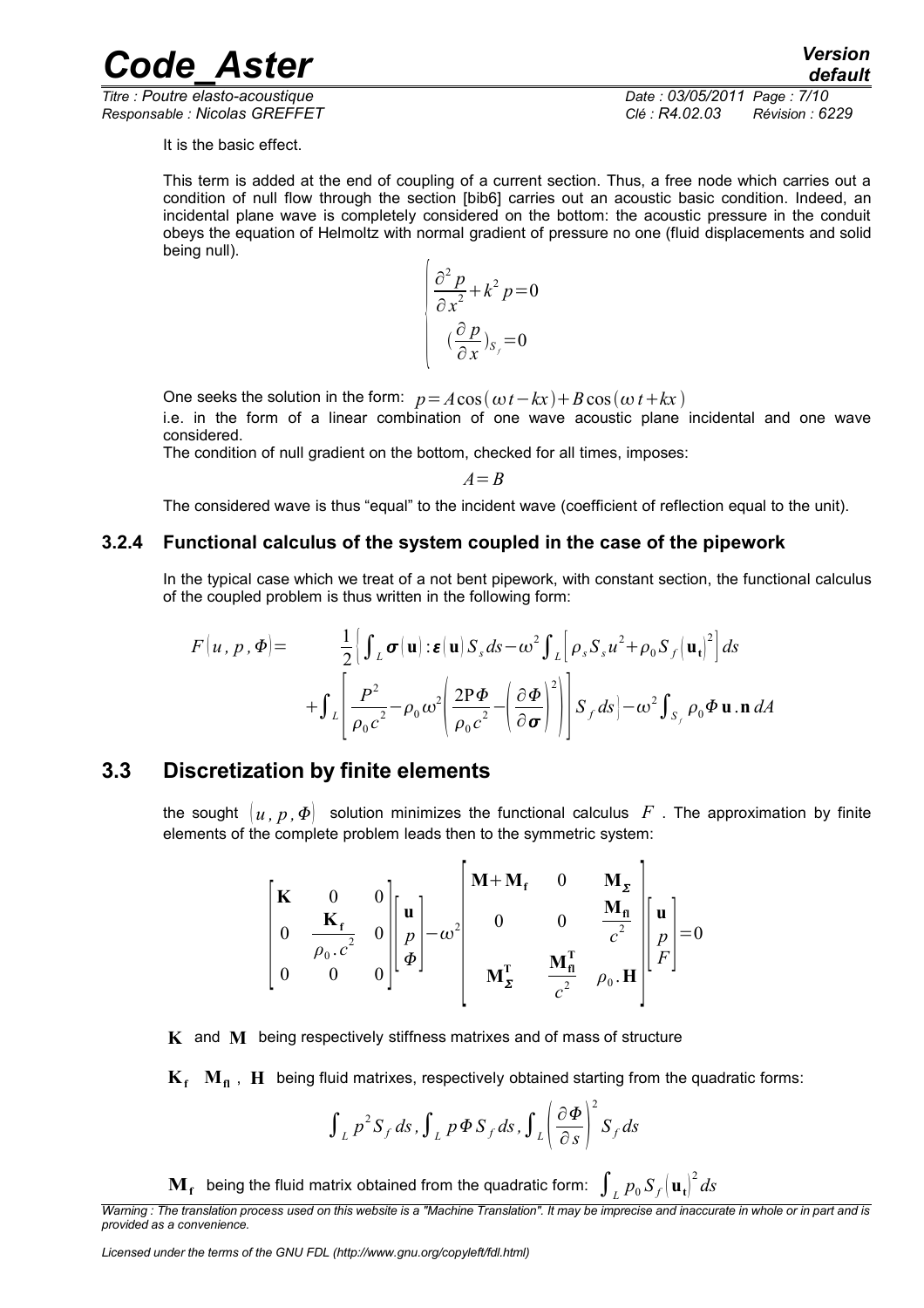*Titre : Poutre elasto-acoustique Date : 03/05/2011 Page : 8/10 Responsable : Nicolas GREFFET Clé : R4.02.03 Révision : 6229*

 $\mathbf{M}_{\boldsymbol{\Sigma}}$  being the matrix of coupling obtained from the bilinear form:  $\int_{S_{f}}p_{0}\boldsymbol{\Phi} \mathbf{u} \,\mathbf{n}\,dA$  .

While discretizing linearly  $p$  and  $\phi$ , one thus has:

 $p = p_1 \frac{L - x}{L}$  $\frac{-x}{L} + p_2 \frac{x}{L}$  $\frac{x}{L}$  et  $\Phi = \Phi_1 \frac{L - x}{L}$  $\frac{-x}{L} + \Phi_2 \frac{x}{L}$  $\frac{\pi}{L}$ , *L* being the length of the element considered.

In this case, the elementary matrix of stiffness of the fluid is written:

$$
\mathbf{K_f} = \frac{S_f L}{3} \begin{bmatrix} p_1 p_2 \end{bmatrix} \begin{bmatrix} 1 & 1/2 \\ 1/2 & 1 \end{bmatrix} \begin{bmatrix} p_1 \\ p_2 \end{bmatrix}
$$

The elementary matrix of coupling is written:

$$
\mathbf{M}_{\Sigma} = r_0 S_f \left[ \boldsymbol{\Phi}_1 \boldsymbol{\Phi}_2 \right] \begin{bmatrix} -1 & 0 \\ 0 & 1 \end{bmatrix} \begin{bmatrix} u_1 \\ u_2 \end{bmatrix}
$$

The various elementary mass matrixes fluid are written:

$$
\mathbf{M}_{\Sigma} = r_0 S_f \left[ \boldsymbol{\Phi}_1 \boldsymbol{\Phi}_2 \right] \begin{bmatrix} -1 & 0 \\ 0 & 1 \end{bmatrix} \begin{bmatrix} p_1 \\ p_2 \end{bmatrix}
$$

$$
\mathbf{M}_{\Sigma} = -\frac{S_f}{L} \left[ \boldsymbol{\Phi}_1 \boldsymbol{\Phi}_2 \right] \begin{bmatrix} 1 & -1 \\ -1 & 1 \end{bmatrix} \begin{bmatrix} \boldsymbol{\Phi}_1 \\ \boldsymbol{\Phi}_2 \end{bmatrix}
$$

## **3.4 Establishment in** *Code\_Aster*

<span id="page-7-0"></span>On the principles which we have just described, a vibro-acoustic beam element, of Timoshenko for the part pipework, right to constant section, was established in *Code\_Aster*. It belongs to modelization "FLUI STRU" of the "MECHANICAL" phenomenon.

This element has 8 degrees of freedom by the node is outside the field of definition with a right profile of the EXCLU type node: displacements and rotations of the pipework, pressure and potential of displacement of the fluid (cf [Figure 3.4-a]). The formulation is written for local **displacements** in the local coordinate system with the element made up of neutral fiber (axis *X* ) and the principal axes of inertia (axis *Y*, axis *Z*) of the section. The two scalars p and  $\Phi$  (pressure and potential of fluid displacements) are invariants by change of reference.

On each node of this element, one can impose boundary conditions of the Dirichlet type in pressure, potential of fluid displacements and displacements (translation or rotation).

*Warning : The translation process used on this website is a "Machine Translation". It may be imprecise and inaccurate in whole or in part and is provided as a convenience.*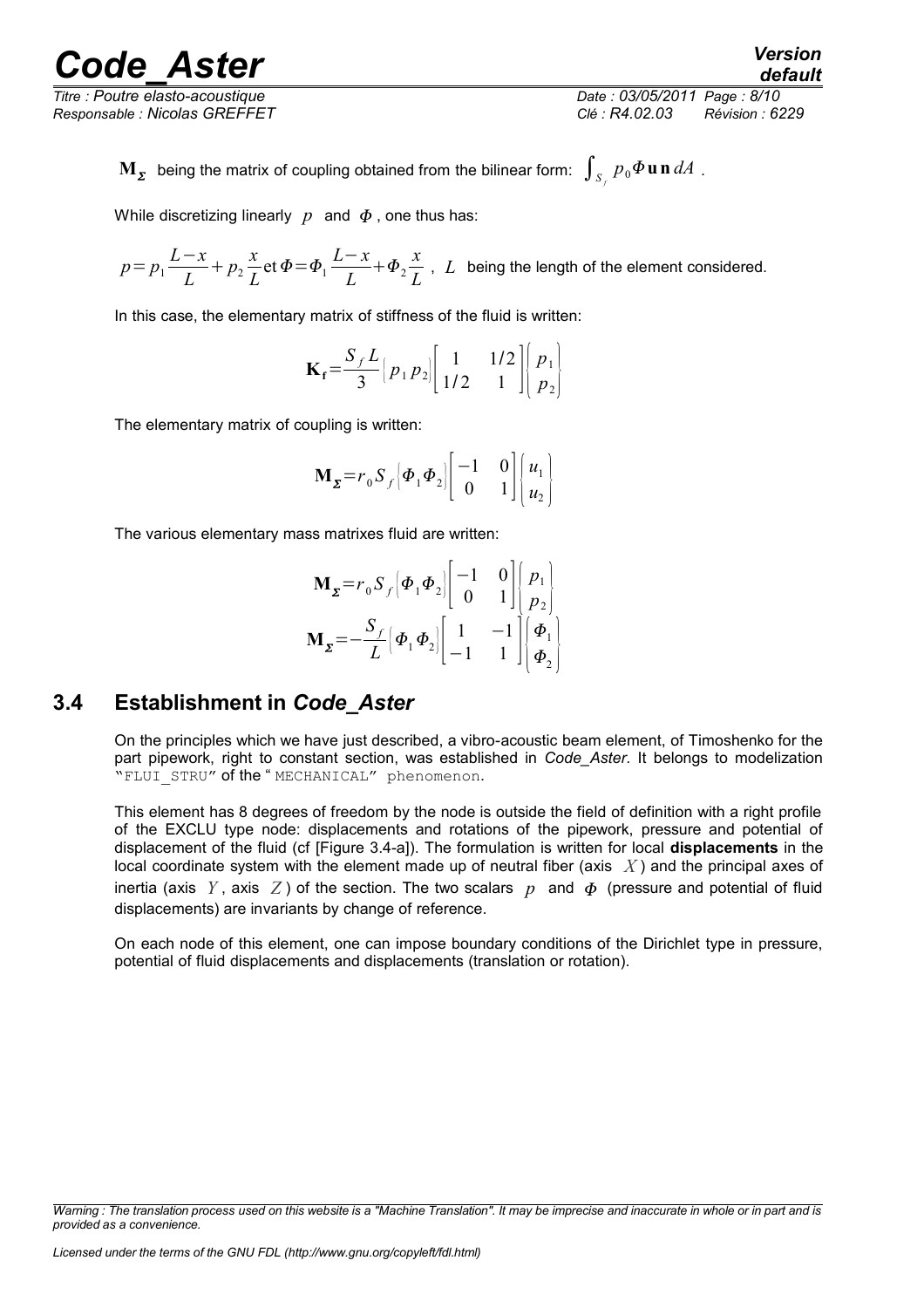

p, **Φ Appear 3.4-a: beam element filled with fluid**

U x

 $U_{\text{ry}}$   $U_{\text{rx}}$   $U_{\text{rx}}$   $U_{\text{rx}}$ 

This element to date makes it possible only to calculate the eigen modes of a right pipework filled with fluid and to do harmonic calculation of response. The effects of curvature or abrupt widening of section are not taken into account for the moment, but these effects fluid - structure, when one deals with not very dense fluids like the vapor of a pipework of admission, do not seem to have a determinant importance on the computation of the first modes: the correct mechanical representation of the elbow (coefficient of compliance) seems sufficient to compute: these frequencies [bib7].

p , <sup>Φ</sup>

U r x

In modal analysis, one can quote the case of a right pipework filled with fluid with loose lead:



**Appear 3.4-b: beam filled with fluid clamped - free**

the eigenfrequency of the mode of traction and compression of this fluid coupled system/structure is given by the relation:

$$
\text{tg}\left(\frac{\omega L}{c}\right) = \sqrt{\frac{S_s}{S_f} \frac{E}{\rho_0 c^2}}
$$

One indicates by:

- *E* : Young modulus of the solid material
- $S_{\overline{S}}\;$  : section of solid
- $S_f^{\parallel}$  : section of the fluid

One supposes here that the velocity of speed of sound in the fluid is equal to the speed of sound in

the solid 
$$
c_s = \sqrt{\frac{E}{\rho_s}}
$$
 [bib7].

<span id="page-8-0"></span>The computation of transient response for this kind of finite element  $[\mathbf{u}, p, \varphi]$  is not available yet in *Code\_Aster*.

## **4 Bibliography**

*Warning : The translation process used on this website is a "Machine Translation". It may be imprecise and inaccurate in whole or in part and is provided as a convenience.*